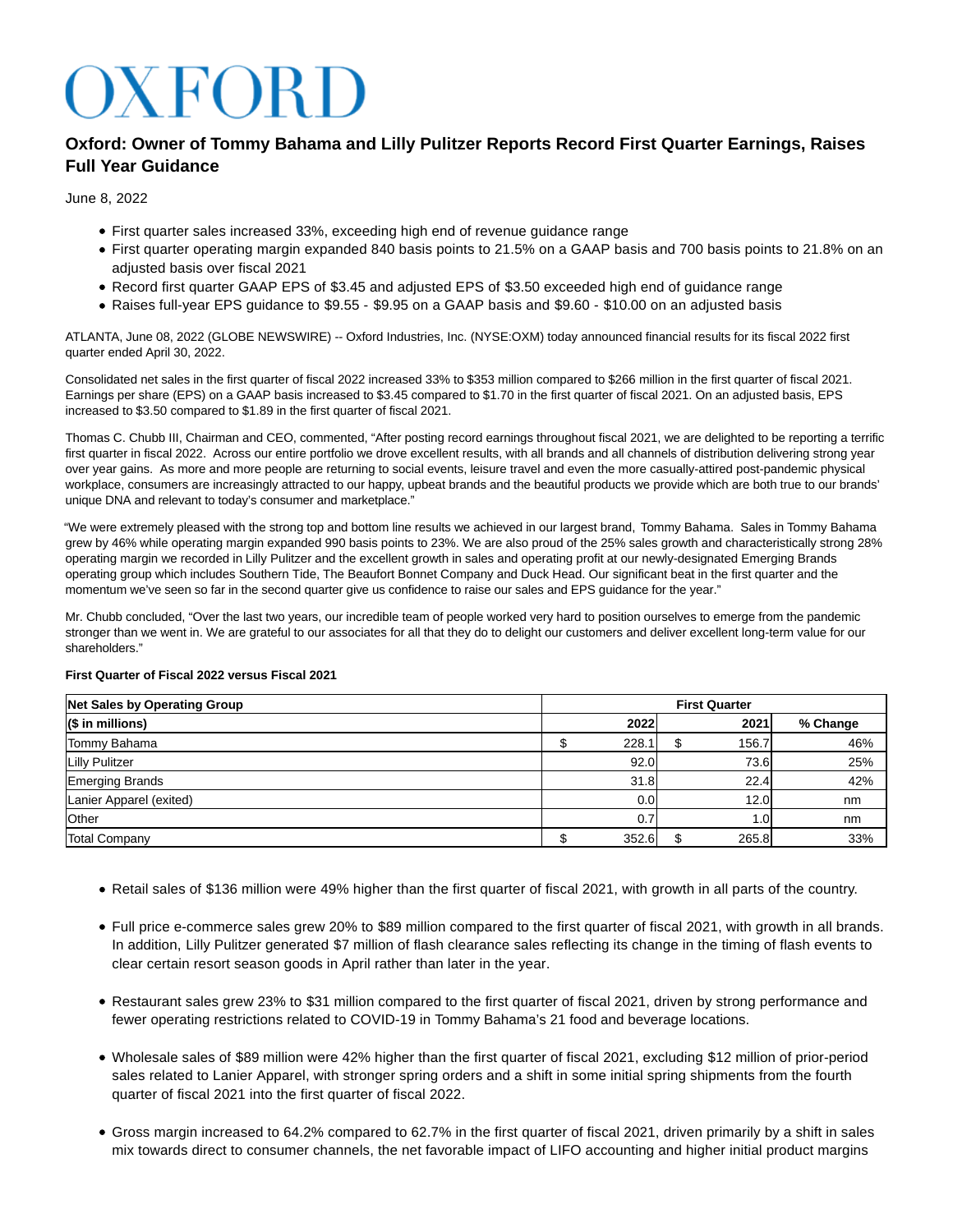which were partially offset by higher freight costs. On an adjusted basis, gross margin increased 50 basis points to 64.5% compared to 64.0% in the first quarter of fiscal 2021.

- SG&A as a percentage of net sales was 44.6% compared to 51.6% in the first quarter of fiscal 2021, reflecting meaningful operating leverage. SG&A was \$157 million compared to \$137 million in the first quarter of fiscal 2021, increasing primarily due to higher employment costs, variable expenses and advertising costs to support sales growth.
- Royalties and other operating income increased by 29% to \$7 million with growth in royalties in both Tommy Bahama and Lilly Pulitzer.
- Operating income increased to \$76 million, or 21.5% of sales, compared to \$35 million, or 13.1% of sales, in the first quarter of fiscal 2021. On an adjusted basis, operating income increased to \$77 million, or 21.8% of sales, compared to \$39 million, or 14.8% of sales, in the first quarter of fiscal 2021 with operating margin expansion in Tommy Bahama, Lilly Pulitzer and Emerging Brands operating groups.
- The effective tax rate in the first quarter of fiscal 2022 was 24% versus 18% in the prior year as the first quarter of 2021 benefited from more significant favorable items.

#### **Balance Sheet and Liquidity**

On a FIFO basis, inventory increased 18% compared to the end of the first quarter of fiscal 2021 to support planned sales growth in each brand. On a LIFO basis, inventory increased 13% compared to the end of the first quarter of fiscal 2021.

As of April 30, 2022, the Company had a strong liquidity position with \$166 million of cash, cash equivalents and short-term investments versus \$92 million at the end of the first quarter of fiscal 2021. The increase in cash and short-term investments was driven by strong operating cash flows, which exceeded capital expenditures, share repurchases, and dividend payments. The Company had no borrowings outstanding under its revolving credit agreement during either the first quarter of fiscal 2022 or fiscal 2021.

#### **Dividend and Share Repurchase**

The Board of Directors declared a quarterly cash dividend of \$0.55 per share. The dividend is payable on July 29, 2022 to shareholders of record as of the close of business on July 15, 2022. The Company has paid dividends every quarter since it became publicly owned in 1960.

To date, the Company has repurchased approximately 800,000 shares, or nearly 5% of total shares outstanding, for \$70 million, including \$8 million in the fourth quarter of 2021, \$43 million in the first quarter of 2022, and \$19 million subsequent to quarter-end under its December 7, 2021 \$150 million share repurchase authorization and associated \$100 million 10b5-1 trading plan.

#### **Outlook**

The Company initiated its guidance for the second quarter of fiscal 2022, ending on July 30, 2022. The Company expects net sales to be between \$350 million and \$370 million compared to net sales of \$329 million in the second quarter of fiscal 2021, which included \$8 million of Lanier Apparel sales. Both GAAP and adjusted EPS are expected to be in a range of \$3.30 to \$3.50 in the second quarter. This compares with EPS of \$3.05 on a GAAP basis and \$3.24 on an adjusted basis in the second quarter of fiscal 2021.

For fiscal 2022, the Company raised its previously issued guidance. The Company now expects net sales in a range of \$1.285 billion to \$1.325 billion as compared to net sales of \$1.142 billion in fiscal 2021. In fiscal 2022, GAAP EPS is expected to be between \$9.55 and \$9.95. Adjusted EPS is expected to be between \$9.60 and \$10.00. This compares to GAAP EPS of \$7.78 and adjusted EPS of \$7.99 in fiscal 2021.

The Company's effective tax rate is expected to be between 24% and 25% for both the second quarter and fiscal 2022.

Capital expenditures in fiscal 2022 are expected to be approximately \$50 million, primarily reflecting investments in information technology initiatives, the development of new direct to consumer locations, including construction of a new Marlin Bar opening in 2023 in Palm Beach Gardens, and remodeling existing stores. Capital expenditures were \$32 million in fiscal 2021.

## **Conference Call**

The Company will hold a conference call with senior management to discuss its financial results at 4:30 p.m. ET today. A live web cast of the conference call will be available on the Company's website at [www.oxfordinc.com.](https://www.globenewswire.com/Tracker?data=aEa8N1xKEK7VHqmte0ySqEDK86P5BBxMAaGOk6PsPCvUNoHKJPutXRw_77evm7ofFt9ykjhdDj9YSw7_9M3yhQ==) A replay of the call will be available through June 22, 2022 by dialing (412) 317-6671 access code 13730041.

## **About Oxford**

Oxford Industries, Inc., a leader in the apparel industry, owns and markets the distinctive Tommy Bahama®, Lilly Pulitzer®, Southern Tide®, The Beaufort Bonnet Company® and Duck Head® lifestyle brands. Oxford's stock has traded on the New York Stock Exchange since 1964 under the symbol OXM. For more information, please visit Oxford's website a[t www.oxfordinc.com.](https://www.globenewswire.com/Tracker?data=aEa8N1xKEK7VHqmte0ySqEV--S--La7jhykj0RtqYBg6MSS6VZ0Fa90mzThQr9gP8m4n7xz08sOzSpfN1juNjg==)

#### **Basis of Presentation**

All per share information is presented on a diluted basis.

Beginning in the first quarter of fiscal 2022, the Company combined Southern Tide, The Beaufort Bonnet Company and Duck Head into the Emerging Brands operating group. Previously, Southern Tide was a separately reported operating group and The Beaufort Bonnet Company and Duck Head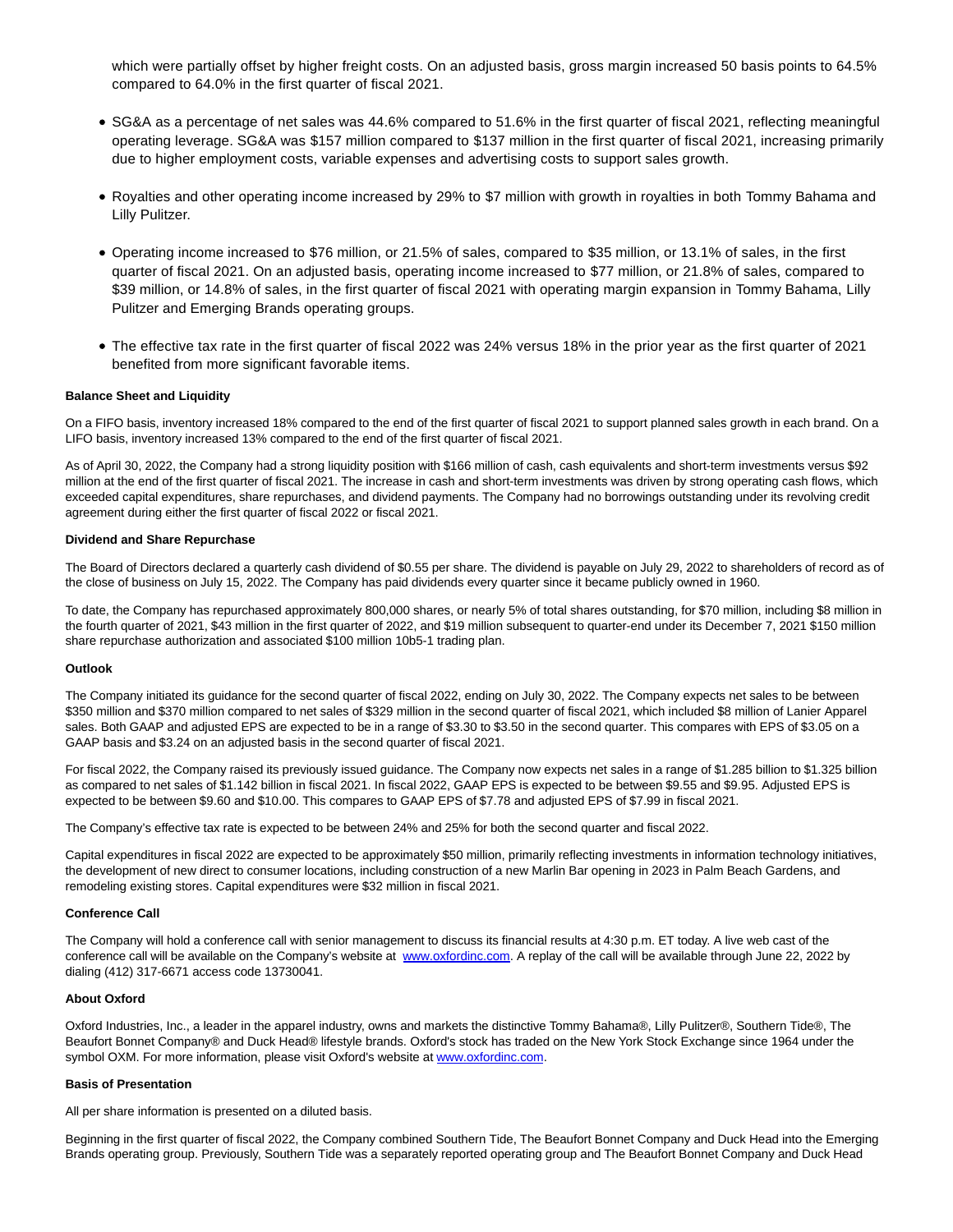were included in Corporate and Other. All prior periods have been restated to conform to the current period presentation. Attached to this press release are schedules showing fiscal 2021 operating results by quarter for the new presentation.

#### **Non-GAAP Financial Information**

The Company reports its consolidated financial statements in accordance with generally accepted accounting principles (GAAP). To supplement these consolidated financial results, management believes that a presentation and discussion of certain financial measures on an adjusted basis, which exclude certain non-operating or discrete gains, charges or other items, may provide a more meaningful basis on which investors may compare the Company's ongoing results of operations between periods. These measures include adjusted earnings, adjusted earnings per share, adjusted gross profit, adjusted gross margin, adjusted SG&A, and adjusted operating income, among others.

Management uses these non-GAAP financial measures in making financial, operational, and planning decisions to evaluate the Company's ongoing performance. Management also uses these adjusted financial measures to discuss its business with investment and other financial institutions, its board of directors and others. Reconciliations of these adjusted measures to the most directly comparable financial measures calculated in accordance with GAAP are presented in tables included at the end of this release.

#### **Safe Harbor**

This press release includes statements that constitute forward-looking statements within the meaning of the federal securities laws. Generally, the words "believe," "expect," "intend," "estimate," "anticipate," "project," "will" and similar expressions identify forward-looking statements, which typically are not historical in nature. We intend for all forward-looking statements contained herein, in our press releases or on our website, and all subsequent written and oral forward-looking statements attributable to us or persons acting on our behalf, to be covered by the safe harbor provisions for forwardlooking statements within the meaning of the Private Securities Litigation Reform Act of 1995 and the provisions of Section 27A of the Securities Act of 1933 and Section 21E of the Securities Exchange Act of 1934 (which Sections were adopted as part of the Private Securities Litigation Reform Act of 1995). Such statements are subject to a number of risks, uncertainties and assumptions including, without limitation, the impact of the coronavirus (COVID-19) pandemic on our business, operations and financial results, including due to uncertainties about scope and duration, supply chain disruptions, future store closures or other operating restrictions or the impact on consumer traffic, any or all of which may also affect many of the following risks; demand for our products, which may be impacted by competitive conditions and/or evolving consumer shopping patterns; macroeconomic factors that may impact consumer discretionary spending and pricing levels for apparel and related products, many of which may be impacted by current inflationary pressures; supply chain disruptions, including the potential lack of inventory to support demand for our products, which may be impacted by capacity constraints, closed factories, and cost and availability of freight deliveries; costs and availability of labor; costs of products as well as the raw materials used in those products; energy costs; our ability to be more hyper-digital and respond to rapidly changing consumer expectations; the ability of business partners, including suppliers, vendors, licensees and landlords, to meet their obligations to us and/or continue our business relationship to the same degree in light of current or future staffing shortages, liquidity challenges and/or bankruptcy filings; retention of and disciplined execution by key management and other critical personnel; cybersecurity breaches and ransomware attacks, as well as our and our third party vendors' ability to properly collect, use, manage and secure business, consumer and employee data; changes in international, federal or state tax, trade and other laws and regulations, including the potential imposition of additional duties; the timing of shipments requested by our wholesale customers; weather; fluctuations and volatility in global financial markets; the timing and cost of store and restaurant openings and remodels, technology implementations and other capital expenditures; acquisition activities, including our ability to timely recognize expected synergies from acquisitions; expected outcomes of pending or potential litigation and regulatory actions; the increased consumer, employee and regulatory focus on climate change and environmental, social, and governance issues; access to capital and/or credit markets; factors that could affect our consolidated effective tax rate; and geopolitical risks, including those related to the ongoing conflict in Ukraine. Forward-looking statements reflect our expectations at the time such forward-looking statements are made, based on information available at such time, and are not guarantees of performance. Although we believe that the expectations reflected in such forward-looking statements are reasonable, these expectations could prove inaccurate as such statements involve risks and uncertainties, many of which are beyond our ability to control or predict. Should one or more of these risks or uncertainties, or other risks or uncertainties not currently known to us or that we currently deem to be immaterial, materialize, or should underlying assumptions prove incorrect, actual results may vary materially from those anticipated, estimated or projected. Important factors relating to these risks and uncertainties include, but are not limited to, those described in Part I. Item 1A. Risk Factors contained in our Annual Report on Form 10-K for Fiscal 2021, and those described from time to time in our future reports filed with the SEC. We caution that one should not place undue reliance on forward-looking statements, which speak only as of the date on which they are made. We disclaim any intention, obligation or duty to update or revise any forward-looking statements, whether as a result of new information, future events or otherwise, except as required by law.

Contact: Jevon Strasser E-mail: InvestorRelations@oxfordinc.com

## **Oxford Industries, Inc. Consolidated Balance Sheets (in thousands, except par amounts) (unaudited)**

|                           | April 30, |         |      | May 1,  |
|---------------------------|-----------|---------|------|---------|
|                           |           | 2022    |      | 2021    |
| <b>ASSETS</b>             |           |         |      |         |
| <b>Current Assets</b>     |           |         |      |         |
| Cash and cash equivalents | \$        | 31,799  | - \$ | 92,086  |
| Short-term investments    |           | 134,327 |      |         |
| Receivables, net          |           | 74,374  |      | 67,658  |
| Inventories, net          |           | 122,760 |      | 108,810 |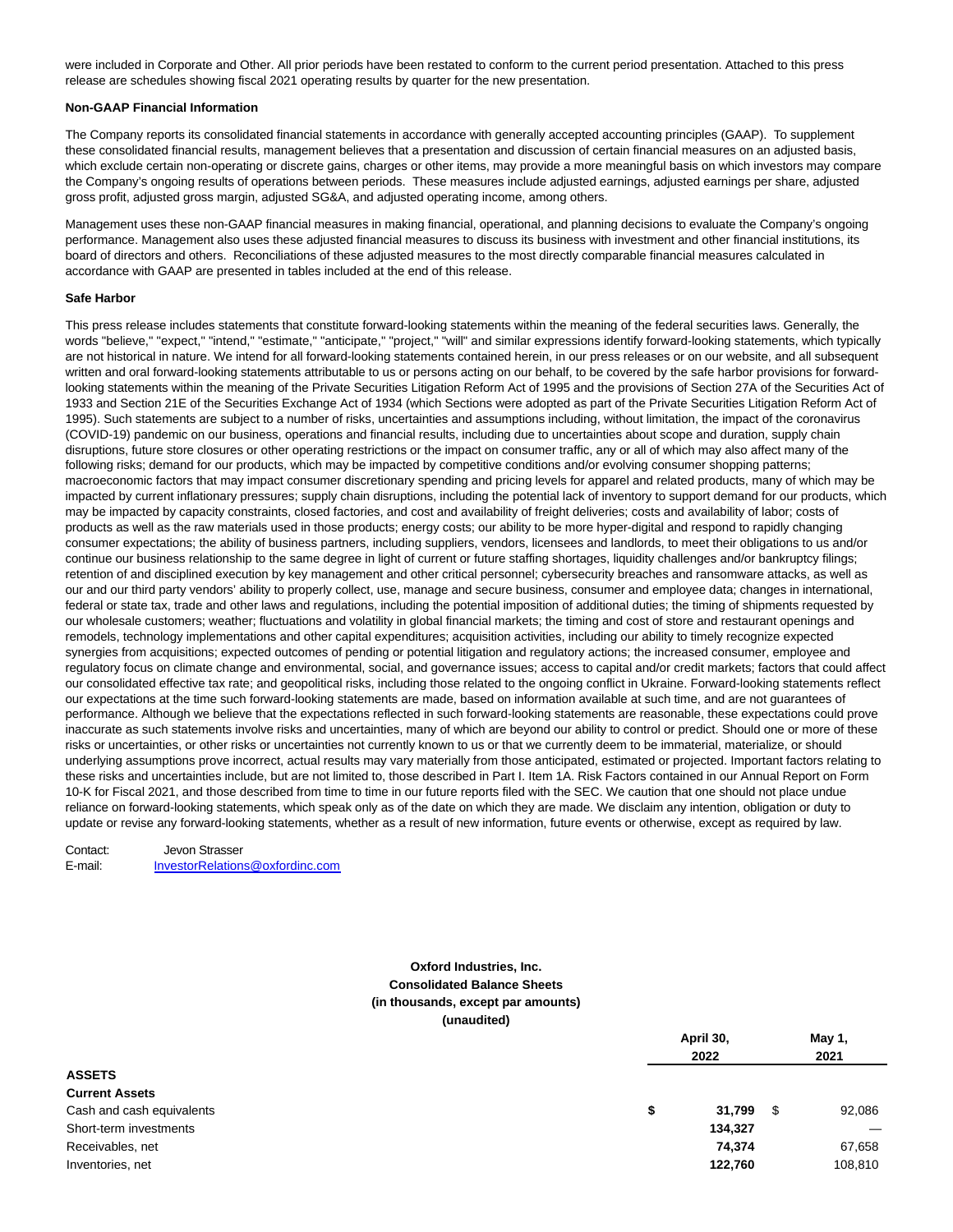| Income tax receivable                              | 19,741        | 17,830        |
|----------------------------------------------------|---------------|---------------|
| Prepaid expenses and other current assets          | 24,911        | 22,355        |
| <b>Total Current Assets</b>                        | \$<br>407,912 | \$<br>308,739 |
| Property and equipment, net                        | 150,393       | 157,553       |
| Intangible assets, net                             | 155,080       | 155,967       |
| Goodwill                                           | 23,870        | 23,930        |
| Operating lease assets                             | 182,345       | 221,647       |
| Other assets, net                                  | 27,417        | 33,146        |
| <b>Total Assets</b>                                | \$<br>947,017 | \$<br>900,982 |
| <b>LIABILITIES AND SHAREHOLDERS' EQUITY</b>        |               |               |
| <b>Current Liabilities</b>                         |               |               |
| Accounts payable                                   | \$<br>68.641  | \$<br>72,323  |
| Accrued compensation                               | 26,477        | 31,578        |
| Current portion of operating lease liabilities     | 54,642        | 60,226        |
| Accrued expenses and other liabilities             | 76,657        | 60,963        |
| <b>Total Current Liabilities</b>                   | \$<br>226,417 | \$<br>225,090 |
| Long-term debt                                     |               |               |
| Non-current portion of operating lease liabilities | 185,365       | 226,358       |
| Other non-current liabilities                      | 19,600        | 21,270        |
| Deferred income taxes                              | 2,215         | 363           |
| <b>Shareholders' Equity</b>                        |               |               |
| Common stock, \$1.00 par value per share           | 16,284        | 16,894        |
| Additional paid-in capital                         | 163,137       | 156,069       |
| Retained earnings                                  | 336,994       | 258,211       |
| Accumulated other comprehensive loss               | (2,995)       | (3,273)       |
| <b>Total Shareholders' Equity</b>                  | \$<br>513,420 | \$<br>427,901 |
| <b>Total Liabilities and Shareholders' Equity</b>  | \$<br>947,017 | \$<br>900.982 |

# **Oxford Industries, Inc. Consolidated Statements of Operations (in thousands, except per share amounts) (unaudited)**

|                                      |             |         | <b>First Quarter</b> |             |  |
|--------------------------------------|-------------|---------|----------------------|-------------|--|
|                                      | Fiscal 2022 |         |                      | Fiscal 2021 |  |
| <b>Net sales</b>                     | \$          | 352,581 |                      | 265,762     |  |
| Cost of goods sold                   |             | 126,204 |                      | 99,177      |  |
| <b>Gross profit</b>                  | \$          | 226,377 | \$                   | 166,585     |  |
| SG&A                                 |             | 157,412 |                      | 137,125     |  |
| Royalties and other operating income |             | 7,013   |                      | 5,433       |  |
| <b>Operating income</b>              | \$          | 75,978  | \$                   | 34,893      |  |
| Interest expense, net                |             | 242     |                      | 252         |  |
| Earnings before income taxes         | \$          | 75,736  | \$                   | 34,641      |  |
| Income tax expense                   |             | 18,328  |                      | 6,173       |  |
| Net earnings                         | \$          | 57,408  | \$                   | 28,468      |  |
| Net earnings per share:              |             |         |                      |             |  |
| Basic                                | \$          | 3.52    | \$                   | 1.72        |  |
| <b>Diluted</b>                       |             | 3.45    | \$                   | 1.70        |  |
| Weighted average shares outstanding: |             |         |                      |             |  |
| Basic                                |             | 16,316  |                      | 16,594      |  |
| <b>Diluted</b>                       |             | 16,622  |                      | 16,792      |  |
| Dividends declared per share         | \$          | 0.55    | \$                   | 0.37        |  |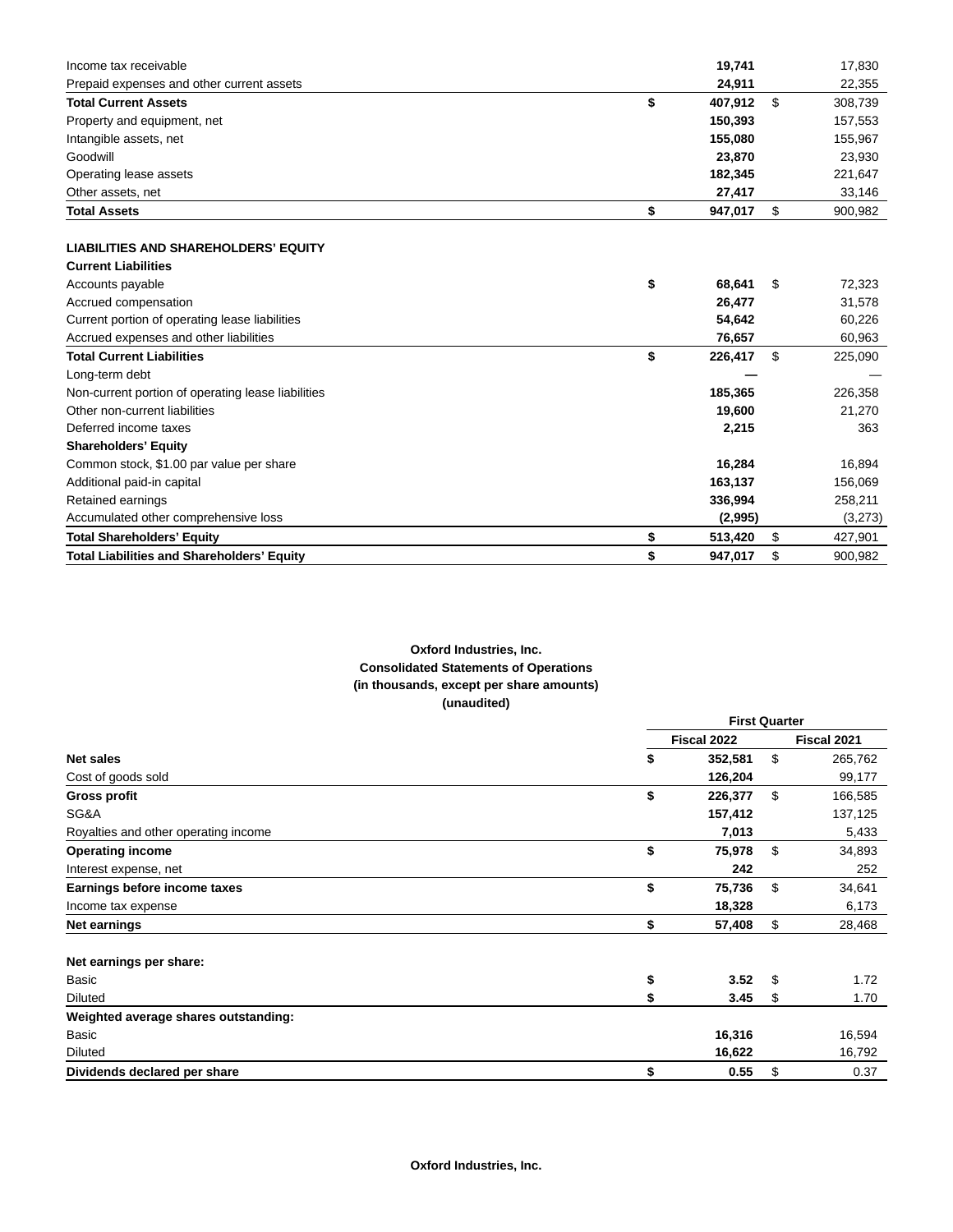## **Consolidated Statements of Cash Flows (in thousands) (unaudited)**

|                                                                                    |    | <b>First Quarter</b> |    |             |
|------------------------------------------------------------------------------------|----|----------------------|----|-------------|
|                                                                                    |    | Fiscal 2022          |    | Fiscal 2021 |
| <b>Cash Flows From Operating Activities:</b>                                       |    |                      |    |             |
| Net earnings                                                                       | \$ | 57,408               | S  | 28,468      |
| Adjustments to reconcile net earnings to cash flows from operating activities:     |    |                      |    |             |
| Depreciation                                                                       |    | 9,963                |    | 9,463       |
| Amortization of intangible assets                                                  |    | 227                  |    | 220         |
| Equity compensation expense                                                        |    | 2,725                |    | 2,227       |
| Amortization of deferred financing costs                                           |    | 86                   |    | 86          |
| Deferred income taxes                                                              |    | (727)                |    | 1,584       |
| Changes in operating assets and liabilities, net of acquisitions and dispositions: |    |                      |    |             |
| Receivables, net                                                                   |    | (39, 834)            |    | (37, 219)   |
| Inventories, net                                                                   |    | (5,054)              |    | 14,902      |
| Income tax receivable                                                              |    | (13)                 |    | 145         |
| Prepaid expenses and other current assets                                          |    | (6, 314)             |    | (1,980)     |
| <b>Current liabilities</b>                                                         |    | 3,498                |    | 27,211      |
| Other balance sheet changes                                                        |    | 515                  |    | (4, 102)    |
| Cash provided by operating activities                                              | \$ | 22,480               | \$ | 41,005      |
| <b>Cash Flows From Investing Activities:</b>                                       |    |                      |    |             |
| Purchases of property and equipment                                                |    | (9,280)              |    | (4,925)     |
| Purchases of short-term investments                                                |    | (15,000)             |    |             |
| Proceeds from short-term investments                                               |    | 45,000               |    |             |
| Other investing activities                                                         |    |                      |    | (500)       |
| Cash provided by (used in) investing activities                                    | \$ | 20,720               | \$ | (5, 425)    |
| <b>Cash Flows From Financing Activities:</b>                                       |    |                      |    |             |
| Repurchase of common stock                                                         |    | (42, 867)            |    |             |
| Proceeds from issuance of common stock                                             |    | 392                  |    | 322         |
| Repurchase of equity awards for employee tax withholding liabilities               |    | (3, 166)             |    | (2,983)     |
| Cash dividends paid                                                                |    | (9,020)              |    | (6, 252)    |
| Other financing activities                                                         |    | (2,010)              |    | (749)       |
| Cash used in financing activities                                                  | \$ | (56, 671)            | \$ | (9,662)     |
| Net change in cash and cash equivalents                                            |    | (13, 471)            |    | 25,918      |
| Effect of foreign currency translation on cash and cash equivalents                |    | 411                  |    | 155         |
| Cash and cash equivalents at the beginning of year                                 |    | 44,859               |    | 66,013      |
| Cash and cash equivalents at the end of period                                     | \$ | 31,799               | \$ | 92,086      |

# **Oxford Industries, Inc. Reconciliations of Certain Non-GAAP Financial Information (in millions, except per share amounts) (unaudited)**

|                       | <b>First Quarter</b> |             |          |  |  |  |  |  |  |
|-----------------------|----------------------|-------------|----------|--|--|--|--|--|--|
| <b>AS REPORTED</b>    | Fiscal 2022          | Fiscal 2021 | % Change |  |  |  |  |  |  |
| <b>Tommy Bahama</b>   |                      |             |          |  |  |  |  |  |  |
| Net sales             | \$<br>\$<br>228.1    | 156.7       | 45.5%    |  |  |  |  |  |  |
| Gross profit          | \$<br>147.3<br>\$    | 101.5       | 45.1%    |  |  |  |  |  |  |
| Gross margin          | 64.6%                | 64.8%       |          |  |  |  |  |  |  |
| Operating income      | \$<br>\$<br>52.6     | 20.7        | 154.6%   |  |  |  |  |  |  |
| Operating margin      | 23.1%                | 13.2%       |          |  |  |  |  |  |  |
| <b>Lilly Pulitzer</b> |                      |             |          |  |  |  |  |  |  |
| Net sales             | \$<br>\$<br>92.0     | 73.6        | 25.1%    |  |  |  |  |  |  |
| Gross profit          | \$<br>\$<br>63.5     | 51.2        | 24.1%    |  |  |  |  |  |  |
| Gross margin          | 69.0%                | 69.6%       |          |  |  |  |  |  |  |
| Operating income      | \$<br>\$<br>26.2     | 19.9        | 31.3%    |  |  |  |  |  |  |
| Operating margin      | 28.4%                | 27.1%       |          |  |  |  |  |  |  |

**Emerging Brands**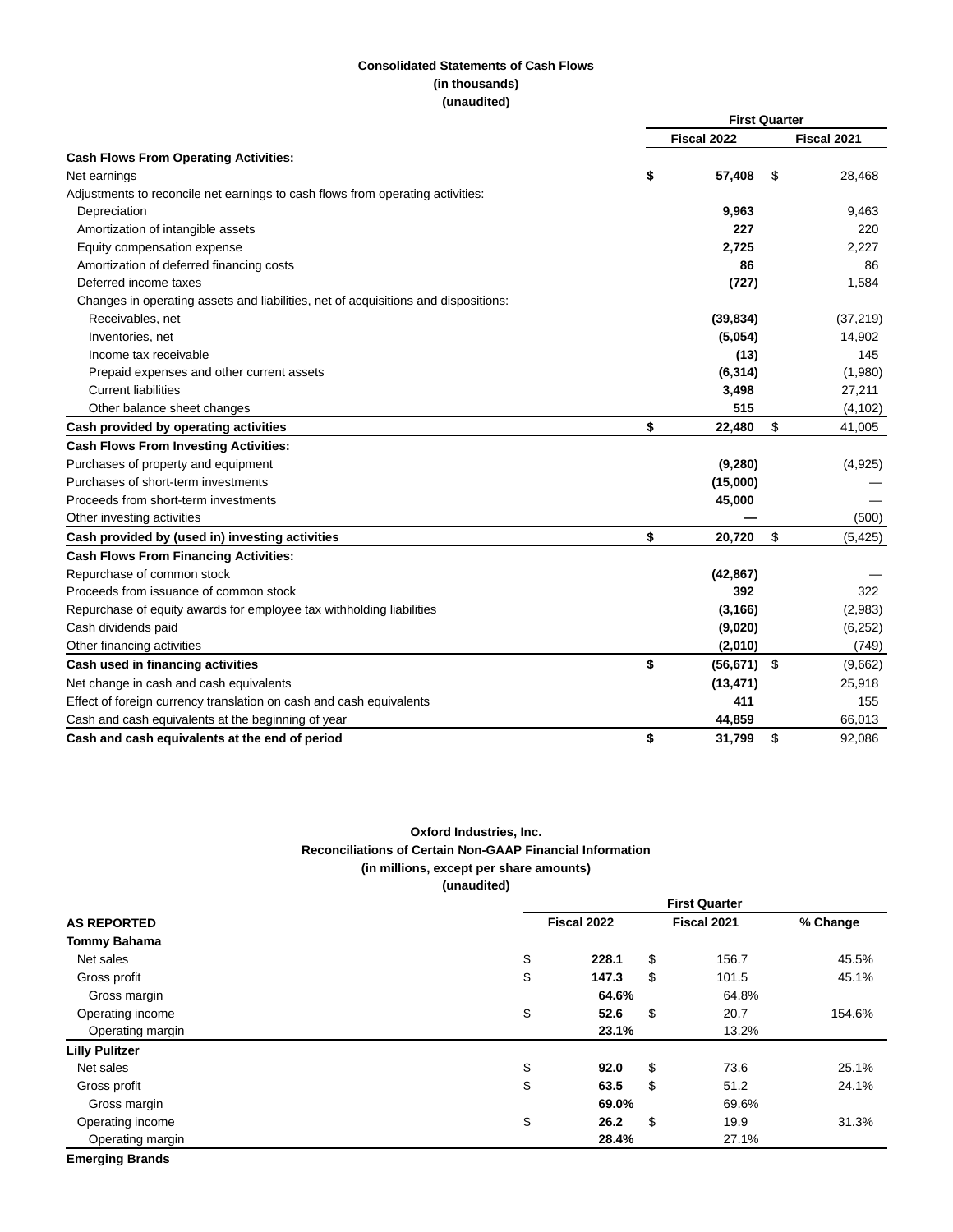| Net sales                                     | \$<br>31.8   | \$<br>22.4   | 41.6%       |
|-----------------------------------------------|--------------|--------------|-------------|
| Gross profit                                  | \$<br>16.3   | \$<br>12.1   | 35.1%       |
| Gross margin                                  | 51.5%        | 53.9%        |             |
| Operating income                              | \$<br>7.7    | \$<br>5.0    | 55.9%       |
| Operating margin                              | 24.4%        | 22.1%        |             |
| <b>Lanier Apparel</b>                         |              |              |             |
| Net sales                                     | \$<br>0.0    | \$<br>12.0   | $(100.0)\%$ |
| Gross profit                                  | \$<br>0.0    | \$<br>4.3    | $(100.0)\%$ |
| Gross margin                                  | <b>NM</b>    | 35.7%        |             |
| Operating income                              | \$<br>0.0    | \$<br>0.9    | $(100.0)\%$ |
| Operating margin                              | <b>NM</b>    | 7.1%         |             |
| <b>Corporate and Other</b>                    |              |              |             |
| Net sales                                     | \$<br>0.7    | \$<br>1.0    | $(32.0)\%$  |
| Gross profit                                  | \$<br>(0.8)  | \$<br>(2.5)  | <b>NM</b>   |
| Operating loss                                | \$<br>(10.5) | \$<br>(11.5) | <b>NM</b>   |
| <b>Consolidated</b>                           |              |              |             |
| Net sales                                     | \$<br>352.6  | \$<br>265.8  | 32.7%       |
| Gross profit                                  | \$<br>226.4  | \$<br>166.6  | 35.9%       |
| Gross margin                                  | 64.2%        | 62.7%        |             |
| SG&A                                          | \$<br>157.4  | \$<br>137.1  | 14.8%       |
| SG&A as % of net sales                        | 44.6%        | 51.6%        |             |
| Operating income                              | \$<br>76.0   | \$<br>34.9   | 117.7%      |
| Operating margin                              | 21.5%        | 13.1%        |             |
| Earnings before income taxes                  | \$<br>75.7   | \$<br>34.6   | 118.6%      |
| Net earnings                                  | \$<br>57.4   | \$<br>28.5   | 101.7%      |
| Net earnings per diluted share                | \$<br>3.45   | \$<br>1.70   | 102.9%      |
| Weighted average shares outstanding - diluted | 16.6         | 16.8         | (1.0)%      |

|                                                                  | <b>First Quarter</b> |             |    |       |             |  |  |  |  |
|------------------------------------------------------------------|----------------------|-------------|----|-------|-------------|--|--|--|--|
| <b>ADJUSTMENTS</b>                                               |                      | Fiscal 2022 |    |       | % Change    |  |  |  |  |
| LIFO adjustments <sup>(1)</sup>                                  | \$                   | 1.0         | \$ | 3.1   |             |  |  |  |  |
| Lanier Apparel exit charges in cost of goods sold <sup>(2)</sup> | \$                   | 0.0         | \$ | 0.5   |             |  |  |  |  |
| Amortization of Southern Tide intangible assets <sup>(3)</sup>   | \$                   | 0.0         | \$ | 0.1   |             |  |  |  |  |
| Lanier Apparel exit charges in SG&A <sup>(4)</sup>               | \$                   | 0.0         | \$ | 0.8   |             |  |  |  |  |
| Impact of income taxes <sup>(5)</sup>                            | \$                   | (0.3)       | \$ | (1.1) |             |  |  |  |  |
| Adjustment to net earnings <sup>(6)</sup>                        | \$                   | 0.8         | \$ | 3.3   |             |  |  |  |  |
| <b>AS ADJUSTED</b>                                               |                      |             |    |       |             |  |  |  |  |
| <b>Tommy Bahama</b>                                              |                      |             |    |       |             |  |  |  |  |
| Net sales                                                        | \$                   | 228.1       | \$ | 156.7 | 45.5%       |  |  |  |  |
| Gross profit                                                     | \$                   | 147.3       | \$ | 101.5 | 45.1%       |  |  |  |  |
| Gross margin                                                     |                      | 64.6%       |    | 64.8% |             |  |  |  |  |
| Operating income                                                 | \$                   | 52.6        | \$ | 20.7  | 154.6%      |  |  |  |  |
| Operating margin                                                 |                      | 23.1%       |    | 13.2% |             |  |  |  |  |
| <b>Lilly Pulitzer</b>                                            |                      |             |    |       |             |  |  |  |  |
| Net sales                                                        | \$                   | 92.0        | \$ | 73.6  | 25.1%       |  |  |  |  |
| Gross profit                                                     | \$                   | 63.5        | \$ | 51.2  | 24.1%       |  |  |  |  |
| Gross margin                                                     |                      | 69.0%       |    | 69.6% |             |  |  |  |  |
| Operating income                                                 | \$                   | 26.2        | \$ | 19.9  | 31.3%       |  |  |  |  |
| Operating margin                                                 |                      | 28.4%       |    | 27.1% |             |  |  |  |  |
| <b>Emerging Brands</b>                                           |                      |             |    |       |             |  |  |  |  |
| Net sales                                                        | \$                   | 31.8        | \$ | 22.4  | 41.6%       |  |  |  |  |
| Gross profit                                                     | \$                   | 16.3        | \$ | 12.1  | 35.1%       |  |  |  |  |
| Gross margin                                                     |                      | 51.5%       |    | 53.9% |             |  |  |  |  |
| Operating income                                                 | \$                   | 7.7         | \$ | 5.0   | 53.7%       |  |  |  |  |
| Operating margin                                                 |                      | 24.4%       |    | 22.4% |             |  |  |  |  |
| <b>Lanier Apparel</b>                                            |                      |             |    |       |             |  |  |  |  |
| Net sales                                                        | \$                   | 0.0         | \$ | 12.0  | $(100.0)\%$ |  |  |  |  |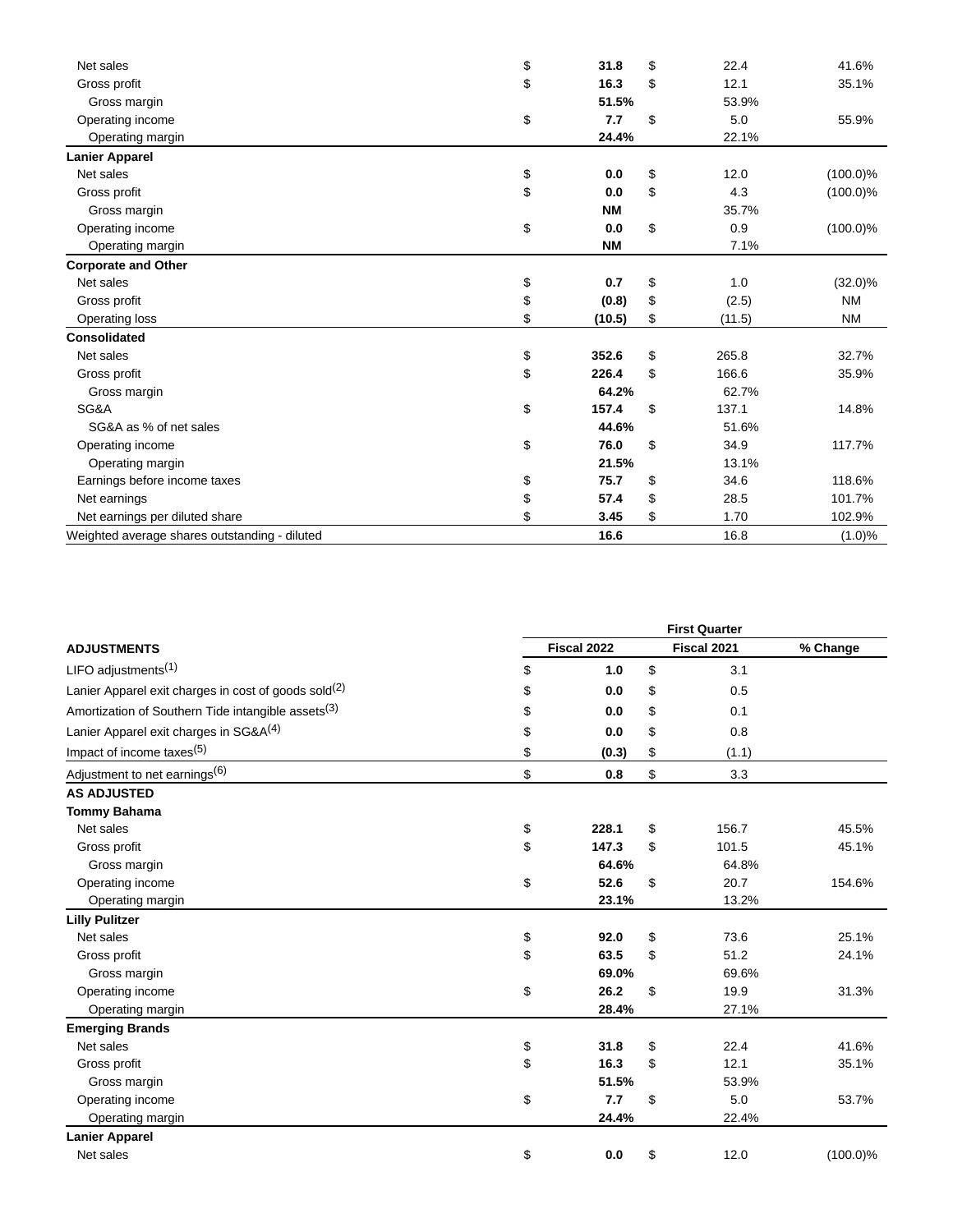| Gross profit                   | \$<br>0.0   | \$<br>4.8   | $(100.0)\%$ |
|--------------------------------|-------------|-------------|-------------|
| Gross margin                   | <b>NM</b>   | 39.5%       |             |
| Operating income               | \$<br>0.0   | \$<br>2.1   | $(100.0)\%$ |
| Operating margin               | <b>NM</b>   | 17.7%       |             |
| <b>Corporate and Other</b>     |             |             |             |
| Net sales                      | \$<br>0.7   | \$<br>1.0   | $(32.0)\%$  |
| Gross profit                   | \$<br>0.2   | \$<br>0.5   | ΝM          |
| Operating loss                 | \$<br>(9.5) | \$<br>(8.5) | <b>NM</b>   |
| <b>Consolidated</b>            |             |             |             |
| Net sales                      | \$<br>352.6 | \$<br>265.8 | 32.7%       |
| Gross profit                   | \$<br>227.4 | \$<br>170.1 | 33.7%       |
| Gross margin                   | 64.5%       | 64.0%       |             |
| SG&A                           | \$<br>157.4 | \$<br>136.2 | 15.5%       |
| SG&A as % of net sales         | 44.6%       | 51.3%       |             |
| Operating income               | \$<br>77.0  | \$<br>39.3  | 95.9%       |
| Operating margin               | 21.8%       | 14.8%       |             |
| Earnings before income taxes   | \$<br>76.7  | \$<br>39.1  | 96.5%       |
| Net earnings                   | \$<br>58.2  | \$<br>31.7  | 83.3%       |
| Net earnings per diluted share | 3.50        | \$<br>1.89  | 85.2%       |

|                                                                    |    | <b>First Quarter</b><br>Fiscal 2022<br>Actual | <b>First Quarter</b><br>Fiscal 2022<br>Guidance <sup>(7)</sup> |    | <b>First Quarter</b><br>Fiscal 2021<br>Actual |
|--------------------------------------------------------------------|----|-----------------------------------------------|----------------------------------------------------------------|----|-----------------------------------------------|
| Net earnings per diluted share:                                    |    |                                               |                                                                |    |                                               |
| <b>GAAP</b> basis                                                  | \$ | 3.45                                          | \$<br>$2.65 - 2.85$                                            | \$ | 1.70                                          |
| LIFO adjustments $(8)$                                             |    | 0.05                                          | 0.00                                                           |    | 0.14                                          |
| Amortization of recently acquired intangible assets <sup>(9)</sup> |    | 0.00                                          | 0.00                                                           |    | 0.00                                          |
| Lanier Apparel exit charges <sup>(10)</sup>                        |    | 0.00                                          | 0.00                                                           |    | 0.06                                          |
| As adjusted <sup>(6)</sup>                                         | S  | 3.50                                          | $2.65 - 2.85$                                                  | S  | 1.89                                          |

|                                                                     | <b>Second Quarter</b><br>Fiscal 2022<br>Guidance <sup>(11)</sup> | <b>Second Quarter</b><br>Fiscal 2021<br><b>Actual</b> |  |
|---------------------------------------------------------------------|------------------------------------------------------------------|-------------------------------------------------------|--|
| Net earnings per diluted share:                                     |                                                                  |                                                       |  |
| <b>GAAP</b> basis                                                   | \$<br>3.30-3.50                                                  | \$<br>3.05                                            |  |
| LIFO adjustments <sup>(8)</sup>                                     | 0.00                                                             | 0.19                                                  |  |
| Amortization of recently acquired intangible assets <sup>(9)</sup>  | 0.00                                                             | 0.00                                                  |  |
| Lanier Apparel exit charges <sup>(10)</sup>                         | 0.00                                                             | (0.01)                                                |  |
| As adjusted <sup>(6)</sup>                                          | \$<br>3.30-3.50                                                  | \$<br>3.24                                            |  |
|                                                                     | <b>Full Year</b>                                                 | <b>Full Year</b>                                      |  |
|                                                                     | Fiscal 2022                                                      | Fiscal 2021                                           |  |
|                                                                     | Guidance <sup>(11)</sup>                                         | Actual                                                |  |
| Net earnings per diluted share:                                     |                                                                  |                                                       |  |
| <b>GAAP</b> basis                                                   | \$<br>9.55-9.95                                                  | \$<br>7.78                                            |  |
| LIFO adjustments $(8)$                                              | 0.05                                                             | 0.70                                                  |  |
| Amortization of recently acquired intangible assets <sup>(9)</sup>  | 0.00                                                             | 0.01                                                  |  |
| Tommy Bahama lease termination charges <sup>(12)</sup>              | 0.00                                                             | 0.21                                                  |  |
| Lanier Apparel exit charges <sup>(10)</sup>                         | 0.00                                                             | 0.04                                                  |  |
| Change in fair value of contingent consideration <sup>(13)</sup>    | 0.00                                                             | 0.05                                                  |  |
| Gain on sale of Lanier Apparel distribution center <sup>(14)</sup>  | 0.00                                                             | (0.12)                                                |  |
| Gain on sale of investment in unconsolidated entity <sup>(15)</sup> | 0.00                                                             | (0.68)                                                |  |
| As adjusted <sup>(6)</sup>                                          | \$<br>9.60-10.00                                                 | \$<br>7.99                                            |  |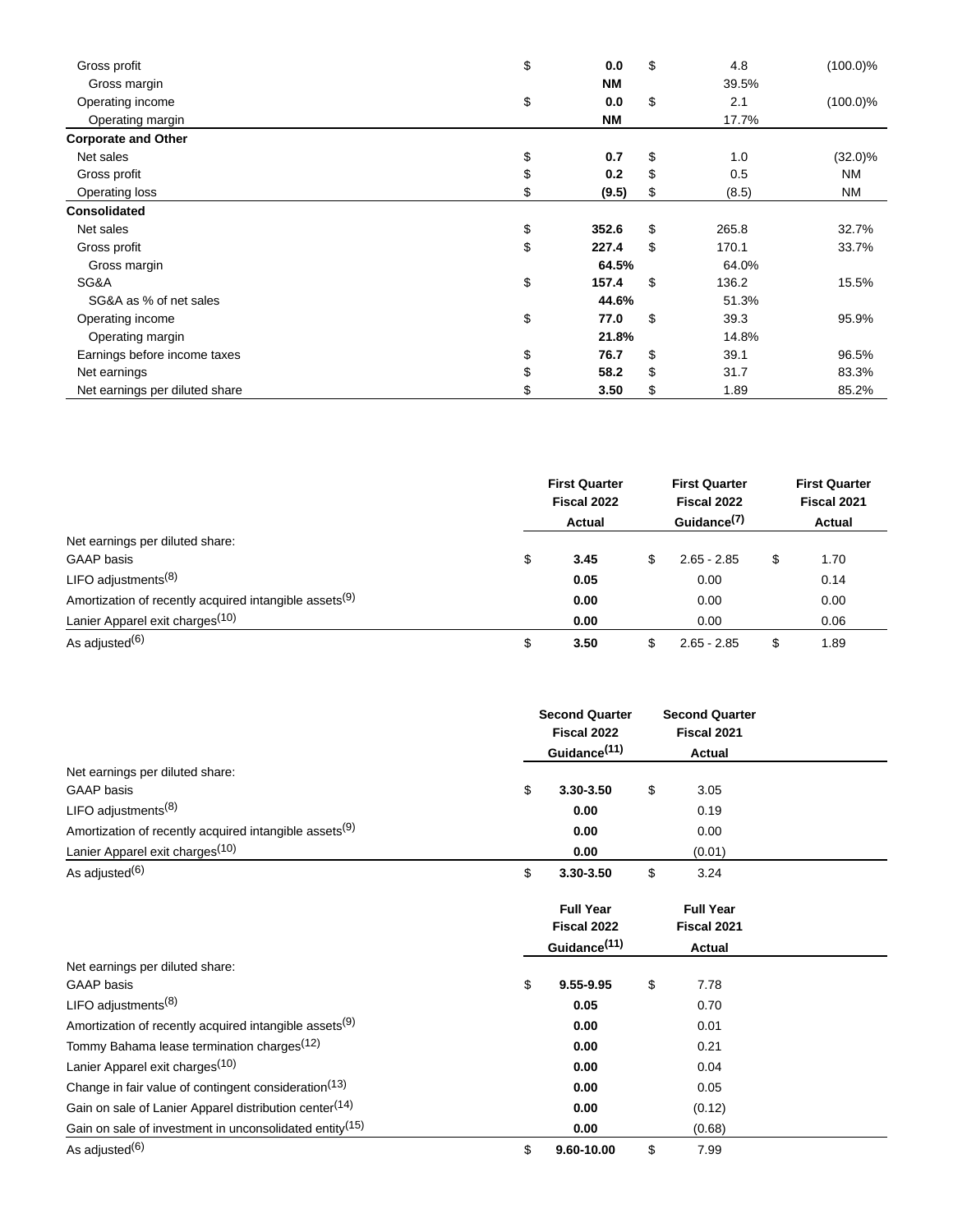## **Restated Operating Group Amounts by Quarter for Fiscal 2021**

The tables below restate the net sales and operating income for each operating group by quarter to reflect the impact of combining Southern Tide, TBBC and Duck Head in the Emerging Brands Group. Previously Southern Tide was reported as a separate operating group, while TBBC and Duck Head were included in Corporate and Other.

|                                                                     | Fiscal 2021  |                   |         |    |              |                            |               |                     |
|---------------------------------------------------------------------|--------------|-------------------|---------|----|--------------|----------------------------|---------------|---------------------|
|                                                                     | <b>First</b> |                   | Second  |    | <b>Third</b> |                            | <b>Fourth</b> | Full                |
|                                                                     | Quarter      |                   | Quarter |    | Quarter      |                            | Quarter       | Year <sup>(6)</sup> |
| Net sales, GAAP                                                     |              |                   |         |    |              |                            |               |                     |
| Tommy Bahama                                                        | \$<br>156.7  | \$                | 208.8   | \$ | 148.5        | \$                         | 210.3         | \$<br>724.3         |
| <b>Lilly Pulitzer</b>                                               | 73.6         |                   | 87.3    |    | 72.2         |                            | 65.9          | 299.0               |
| <b>Emerging Brands</b>                                              | 22.4         |                   | 22.8    |    | 22.1         |                            | 22.7          | 90.1                |
| Lanier Apparel                                                      | 12.0         |                   | 8.5     |    | 4.2          |                            | 0.1           | 24.9                |
| Corporate and Other                                                 | 1.0          |                   | 1.2     |    | 0.8          |                            | 0.8           | 3.9                 |
| Total $(6)$                                                         | \$<br>265.8  | \$                | 328.7   | \$ | 247.7        | \$                         | 299.9         | \$<br>1,142.1       |
| <b>Operating Income, GAAP</b>                                       |              |                   |         |    |              |                            |               |                     |
| Tommy Bahama                                                        | \$<br>20.7   | \$                | 47.3    | \$ | 5.5          | \$                         | 38.2          | \$<br>111.7         |
| <b>Lilly Pulitzer</b>                                               | 19.9         |                   | 25.8    |    | 16.0         |                            | 1.9           | 63.6                |
| <b>Emerging Brands</b>                                              | 5.0          |                   | 4.5     |    | 4.1          |                            | 3.1           | 16.6                |
| Lanier Apparel                                                      | 0.9          |                   | 0.9     |    | 0.3          |                            | 2.8           | 4.9                 |
| Corporate and Other                                                 | (11.5)       |                   | (10.5)  |    | 4.6          |                            | (14.0)        | (31.4)              |
| Total $(6)$                                                         | \$<br>34.9   | $\boldsymbol{\$}$ | 68.0    | \$ | 30.6         | \$                         | 32.0          | \$<br>165.5         |
| <b>Adjustments to Operating Income</b>                              |              |                   |         |    |              |                            |               |                     |
| Tommy Bahama lease termination charges <sup>(16)</sup>              | \$           | \$                |         | \$ | 4.9          | \$                         |               | \$<br>4.9           |
| Amortization of Southern Tide intangible assets <sup>(3)</sup>      | 0.1          |                   | 0.1     |    | 0.1          |                            | 0.1           | 0.3                 |
| Change in fair value of contingent consideration <sup>(17)</sup>    |              |                   |         |    | 0.8          |                            | 0.4           | 1.2                 |
| Lanier Apparel exit charges <sup>(18)</sup>                         | 1.3          |                   | (0.2)   |    | (0.1)        |                            |               | 1.0                 |
| Gain on sale of Lanier Apparel distribution center <sup>(19)</sup>  |              |                   |         |    |              |                            | (2.7)         | (2.7)               |
| LIFO adjustments <sup>(1)</sup>                                     | 3.1          |                   | 4.4     |    | 2.2          |                            | 6.3           | 15.9                |
| Gain on sale of investment in unconsolidated entity <sup>(20)</sup> |              |                   |         |    | (11.6)       |                            | ÷,            | (11.6)              |
| Total adjustments <sup>(6)</sup>                                    | \$<br>4.4    | \$                | 4.2     | \$ | (3.8)        | $\boldsymbol{\mathsf{\$}}$ | 4.1           | \$<br>8.9           |
| Operating Income, as adjusted                                       |              |                   |         |    |              |                            |               |                     |
| Tommy Bahama                                                        | \$<br>20.7   | \$                | 47.3    | \$ | 10.4         | \$                         | 38.2          | \$<br>116.6         |
| <b>Lilly Pulitzer</b>                                               | 19.9         |                   | 25.8    |    | 16.0         |                            | 1.9           | 63.6                |
| <b>Emerging Brands</b>                                              | 5.0          |                   | 4.6     |    | 5.0          |                            | 3.6           | 18.1                |
| Lanier Apparel                                                      | 2.1          |                   | 0.7     |    | 0.2          |                            | 0.2           | 3.2                 |
| Corporate and Other                                                 | (8.5)        |                   | (6.1)   |    | (4.7)        |                            | (7.8)         | (27.1)              |
| Total <sup>(6)</sup>                                                | \$<br>39.3   | \$                | 72.2    | \$ | 26.8         | \$                         | 36.1          | \$<br>174.4         |

(1) LIFO adjustments represents the impact of LIFO accounting adjustments. These adjustments are included in cost of goods sold in Corporate and Other.

<sup>(2)</sup> Lanier Apparel exit charges in cost of goods sold relate to amounts resulting from the exit of the Lanier Apparel business, which was completed in Fiscal 2021. These amounts in Fiscal 2021 relate to estimates of inventory markdowns and costs related to the Merida, Mexico manufacturing facility, which ceased operations in Fiscal 2020. These amounts are included in cost of goods sold in Lanier Apparel.

(3) Amortization of Southern Tide intangible assets represents the amortization related to intangible assets acquired as part of the Southern Tide acquisition. These charges are included in SG&A in Emerging Brands.

<sup>(4)</sup> Lanier Apparel exit charges in SG&A relate to amounts resulting from the exit of the Lanier Apparel business, which was completed in Fiscal 2021. These charges in Fiscal 2021 primarily consist of employee charges for retention and severance and termination charges related to certain license agreements. These charges are included in SG&A in Lanier Apparel.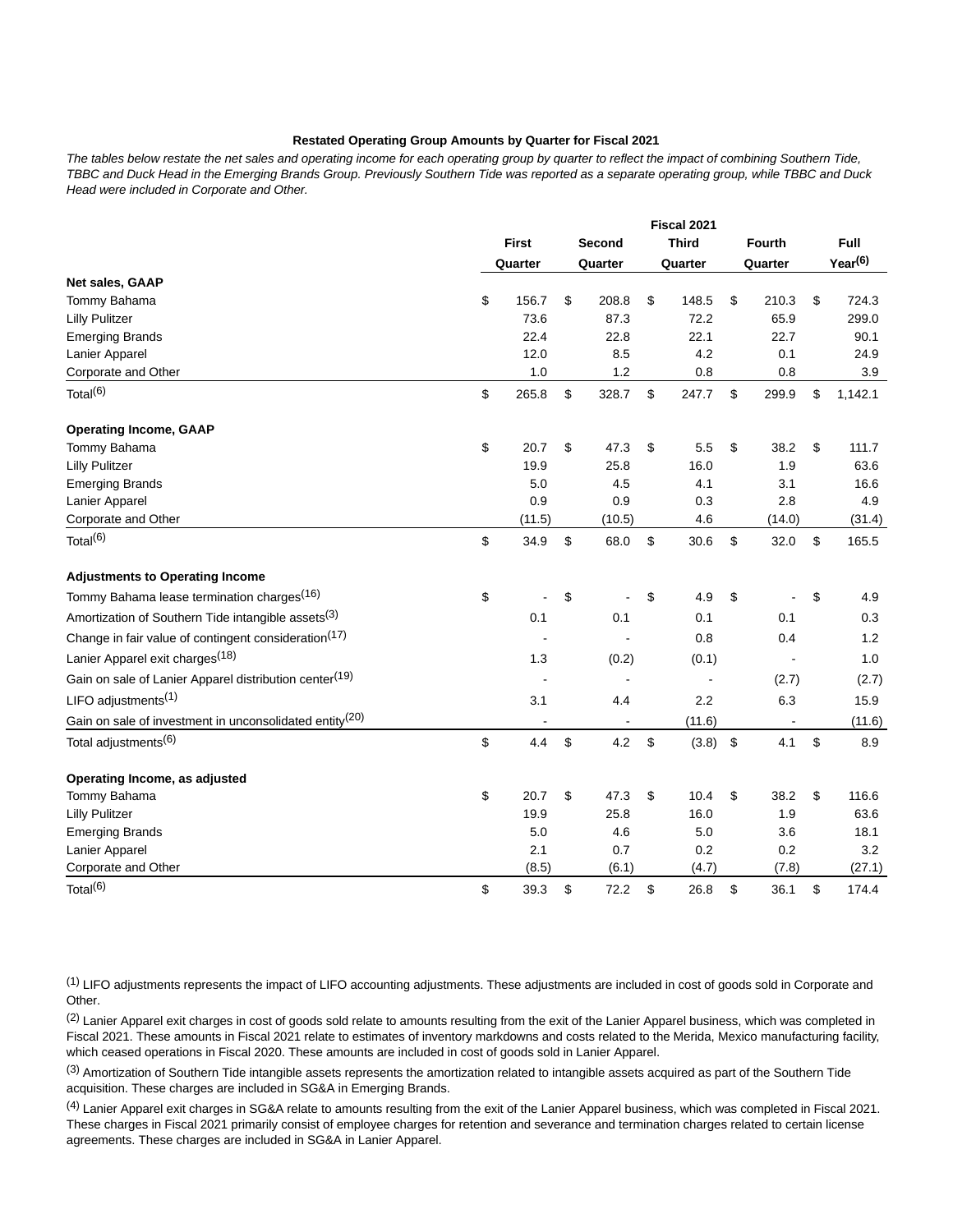<sup>(5)</sup> Impact of income taxes represents the estimated tax impact of the above adjustments based on the estimated applicable tax rate on current year earnings in the respective jurisdiction.

(6) Amounts in columns may not add due to rounding.

(7) Guidance as issued on March 23, 2022.

<sup>(8)</sup> LIFO adjustments represents the impact, net of income taxes, on net earnings per share resulting from LIFO accounting adjustments. No estimate for LIFO accounting adjustments is reflected in the guidance for any future periods.

(9) Amortization of recently acquired intangible assets represents the impact, net of income taxes, on net earnings per share resulting from the amortization of intangible assets acquired as part of the Southern Tide acquisition.

(10) Lanier Apparel exit charges represents the impact, net of income taxes, on net earnings per share resulting from the exit of the Lanier Apparel business, which was completed in Fiscal 2021. These charges in Fiscal 2021 include amounts related to estimates of inventory markdowns, costs related to the Merida, Mexico manufacturing facility, employee charges and termination charges related to certain license agreements.

(11) Guidance as issued on June 8, 2022.

(12) Tommy Bahama lease termination charges represents the impact, net of income taxes, on net earnings per share of the charges associated with the termination of the Tommy Bahama New York office and showroom lease in Fiscal 2021.

(13) Change in fair value of contingent consideration represents the impact, net of income taxes, on net earnings per share relating to the change in the fair value of contingent consideration related to the TBBC acquisition.

 $(14)$  Gain on sale of Lanier Apparel distribution center represents the impact, net of income taxes, on net earnings per share resulting from the sale of the Lanier Apparel Toccoa, Georgia distribution center in Fiscal 2021.

(15) Gain on sale of investment in unconsolidated entity represents the impact, net of income taxes, on net earnings per share relating to the gain recognized on the sale of the ownership interest in an unconsolidated entity in Fiscal 2021. Due to the utilization of benefits associated with certain capital losses to substantially offset the gain there was no significant income tax expense associated with this gain.

<sup>(16)</sup> Tommy Bahama lease termination charges represents charges associated with the termination of the Tommy Bahama New York office and showroom lease in Fiscal 2021. These charges are included in SG&A in Tommy Bahama.

 $(17)$  Change in fair value of contingent consideration represents the impact related to the change in the fair value of contingent consideration related to the TBBC acquisition. These charges are included in SG&A in Emerging Brands.

<sup>(18)</sup> Lanier Apparel exit charges represents the impact resulting from the exit of the Lanier Apparel business, which was completed in Fiscal 2021. These charges in Fiscal 2021 include amounts related to estimates of inventory markdowns, costs related to the Merida, Mexico manufacturing facility, employee charges and termination charges related to certain license agreements.

<sup>(19)</sup> Gain on sale of Lanier Apparel distribution center represents the gain recognized on the sale of the Lanier Apparel Toccoa, Georgia distribution center in Fiscal 2021. This gain is included in royalties and other income in Lanier Apparel.

 $<sup>(20)</sup>$  Gain on sale of investment in unconsolidated entity represents the gain recognized on the sale of the ownership interest in an unconsolidated</sup> entity in Fiscal 2021. This gain is included in royalties and other income in Corporate and Other.

|                           |           | <b>Location Count</b> |           |           |  |
|---------------------------|-----------|-----------------------|-----------|-----------|--|
|                           | End of Q1 | End of Q2             | End of Q3 | End of Q4 |  |
| Fiscal 2021               |           |                       |           |           |  |
| <b>Tommy Bahama</b>       |           |                       |           |           |  |
| Full-price retail store   | 104       | 104                   | 103       | 102       |  |
| Retail-restaurant         | 21        | 21                    | 21        | 21        |  |
| Outlet                    | 35        | 35                    | 35        | 35        |  |
| <b>Total Tommy Bahama</b> | 160       | 160                   | 159       | 158       |  |
| <b>Lilly Pulitzer</b>     | 59        | 59                    | 59        | 58        |  |
| <b>Emerging Brands</b>    |           |                       |           |           |  |
| Southern Tide             | 4         | 4                     | 4         | 4         |  |
| <b>TBBC</b>               |           |                       |           |           |  |
| <b>Oxford Total</b>       | 223       | 223                   | 222       | 221       |  |
| Fiscal 2022               |           |                       |           |           |  |
| <b>Tommy Bahama</b>       |           |                       |           |           |  |
| Full-price retail store   | 102       |                       |           |           |  |
| Retail-restaurant         | 21        |                       |           |           |  |
| Outlet                    | 35        |                       |           |           |  |
| <b>Total Tommy Bahama</b> | 158       |                       |           |           |  |
| <b>Lilly Pulitzer</b>     | 59        |                       |           |           |  |
| <b>Emerging Brands</b>    |           |                       |           |           |  |
| Southern Tide             | 4         |                       |           |           |  |
|                           |           |                       |           |           |  |